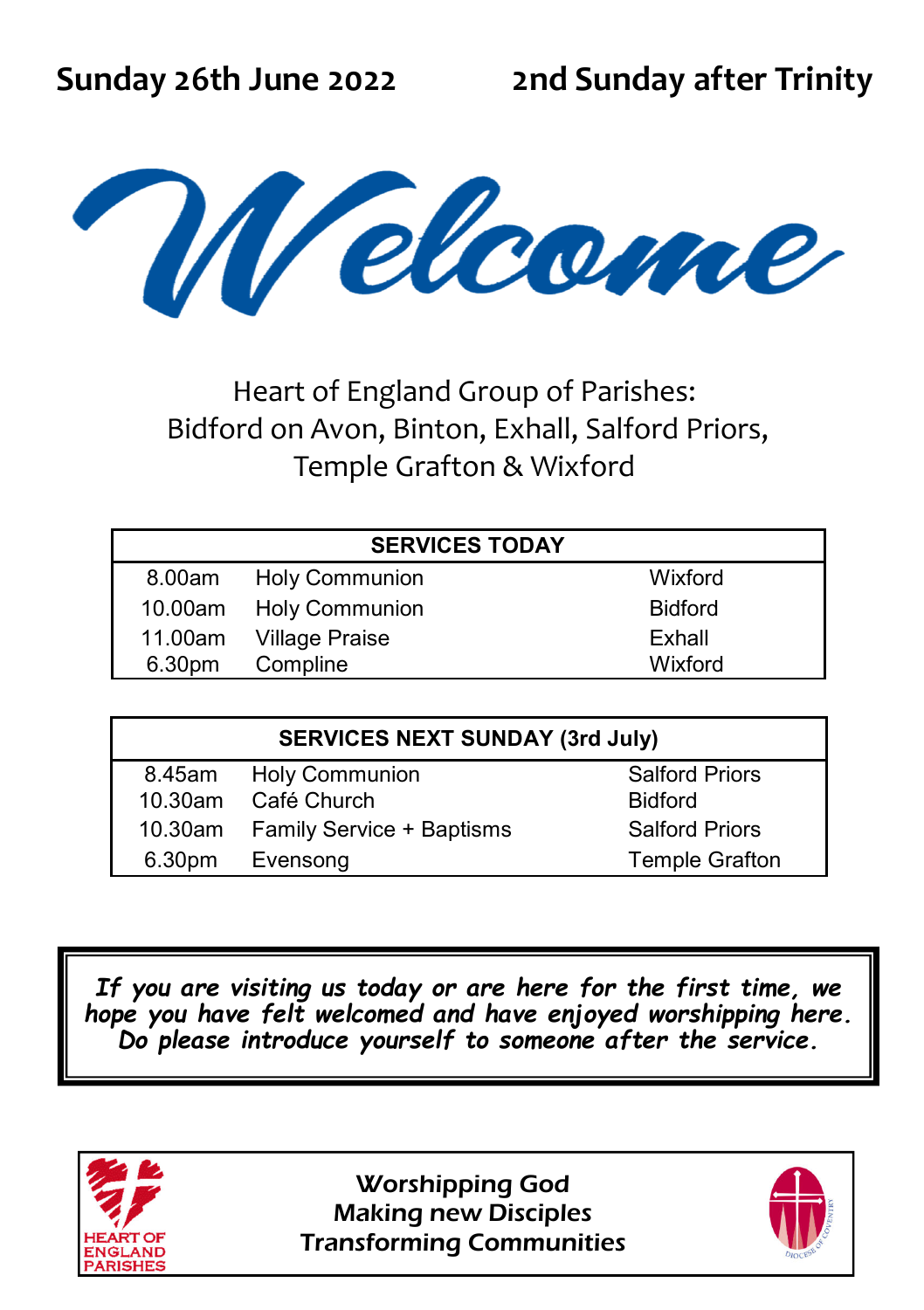## **For your prayers this week:**

All who are unwell, especially:

Eloise Zoe, Henry, Michael Axten, Joanna Cotterell, Phil Dalby, Peter Dixon, Izzy Foster, Sheila Hagerty, Ellen Houghton, Chloe Lambert, Bethany Morriss, Sylvia Muller, Pam Sharpe, Terry Singlehurst, Ray Stanley, Rose Turner, Alex Waring, Laurence, Rosie Pollard, Martyn Wheller, Vinny, Alan (Margaret's son), Joan (Peter Walker's motherin-law), Josephine

and all the families, carers and medical staff who treat them

- all who mourn the loss of loved ones,
- All who are feeling lonely, anxious or depressed
- For Penny & Leonard Moan coming to St Matthew's next Sunday for their baptisms
- The planned Mother & Toddler Group at St Laurence's in September
- The launch of "Coffee Connect" on July 2nd
- The people of Afghanistan affected by the earthquake this week
- For refugees from Ukraine setting in the UK and especially for Viktoria, Max and Andrei hoping to come to Pete & Mandy English's house soon

God, our deliverer, when the foundations are shaken and justice has departed, defend the poor and needy and give your people strength to fight all wrong in the name of your Son, Jesus Christ our Lord. **Amen.** 

*"The steadfast love of the Lord never ceases; his mercies never come to an end; they are new every morning; great is your faithfulness."* 

*Lamentations 3.22,23 (ESV)* 

St Laurence's is starting a Mother & Toddler Group in September. It



will be held in the Church Hall on Wednesdays, from 9.30 till

11.30am. To make a success of this venture, we need more helpers.

Please talk to Chris Debenham on 01789 509705 or mobile 07401 112973 for further information. Thank you.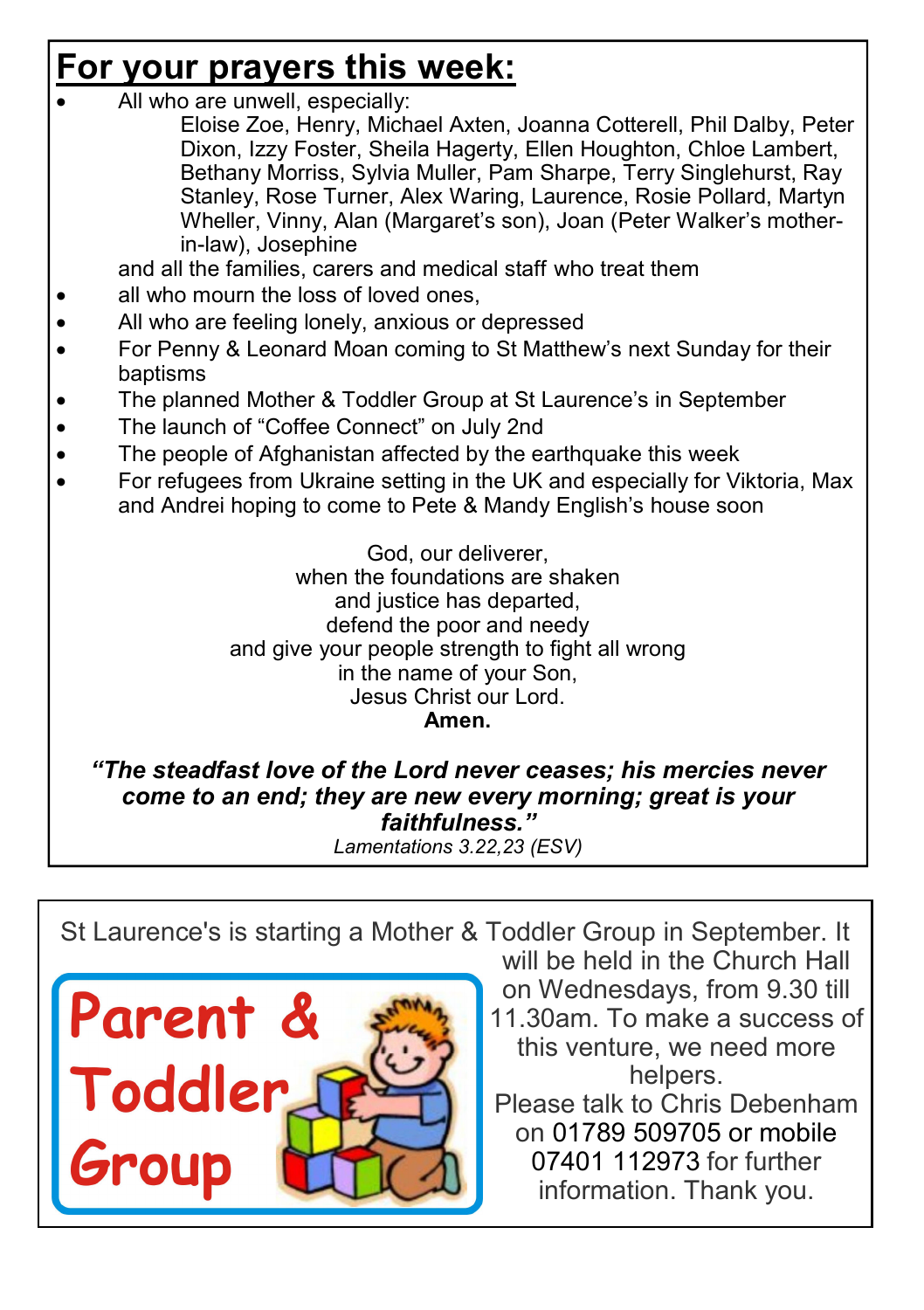## Coffee Connect

ST MATTHEW'S CHURCH, SALFORD PRIORS

## Next Saturday!

## **1st Saturday of every month**  $10AM - 12NON$

EVERYONE WELCOME

See St Matthew's website for more details. Please note: No cafe in August.



At the end of July we are holding a Pet Service for the whole group at St Matthew's, Salford Priors. This will be at 4pm on Sunday 31st July, hopefully outside in the Churchyard. Book the date now and warn your pets in advance!